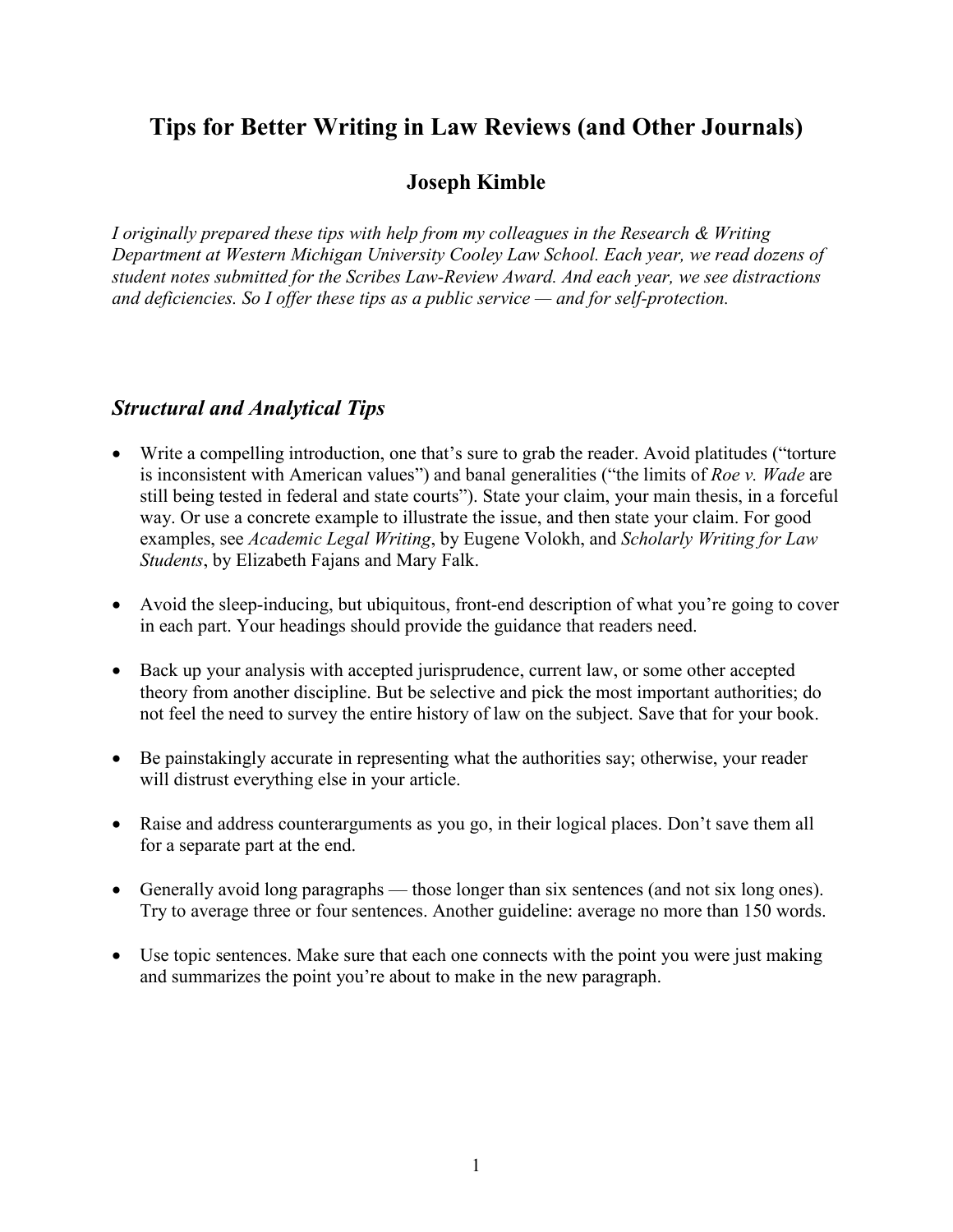## *Footnoting and Formatting Tips*

- Minimize talking (substantive) footnotes. Save footnotes for citations and, when appropriate, short parentheticals. Here's a good test: if you think the material is worthy of a footnote, try to weave it into the text; if you can't, then it probably won't be very useful to your reader as a footnote either. Remember: a page with a longer footnote section than text is a bad sign. Page after page in that mode is a nightmare.
- Put almost all footnote numbers at the end of the textual sentences, not midsentence.
- Again, for most propositions, cite just one or two authorities (and possibly a contrary authority). Occasionally, you might cite more to show the sheer weight of authority on an important or controversial point.
- Don't feel obligated to footnote every sentence. A series of *Id.*s is often overkill. Use some judgment and give the reader some credit. If, for example, you're summarizing a court's reasoning in a few sentences within the same paragraph and the court's reasoning appears on consecutive pages, one citation should do. An adroit writer who cares about avoiding footnote clutter can signal the consolidation to the reader ("the court distinguished *Jones* in two ways").
- Guide the reader with plenty of informative headings and subheadings. Not informative: "The Majority View." Informative: "The Majority View: *Shall* in Rule 56 Does Not Mean *Must*."
- Don't use ALL CAPITALS or underlining for headings. Use gradations of **boldface**, or **boldface** combined with *italicized boldface*.
- Use graphic devices such as bullet dots, numbered lists, charts, and diagrams to make your points easy to grasp.

## *Stylistic Tips*

- Above all, make the text lively and readable. Avoid clichés like the plague. Try in places for fresh, evocative prose.
- Write in a style that's conversational but polished. Two good models: *The Green Bag* and *The Scribes Journal of Legal Writing*.
- Write your article so that any literate person can understand it. Too often, authors write lawreview articles while thinking only about their academic colleagues. But the more useful and effective articles are those that are easily understood by academics, judges, lawyers, students, and laypeople alike.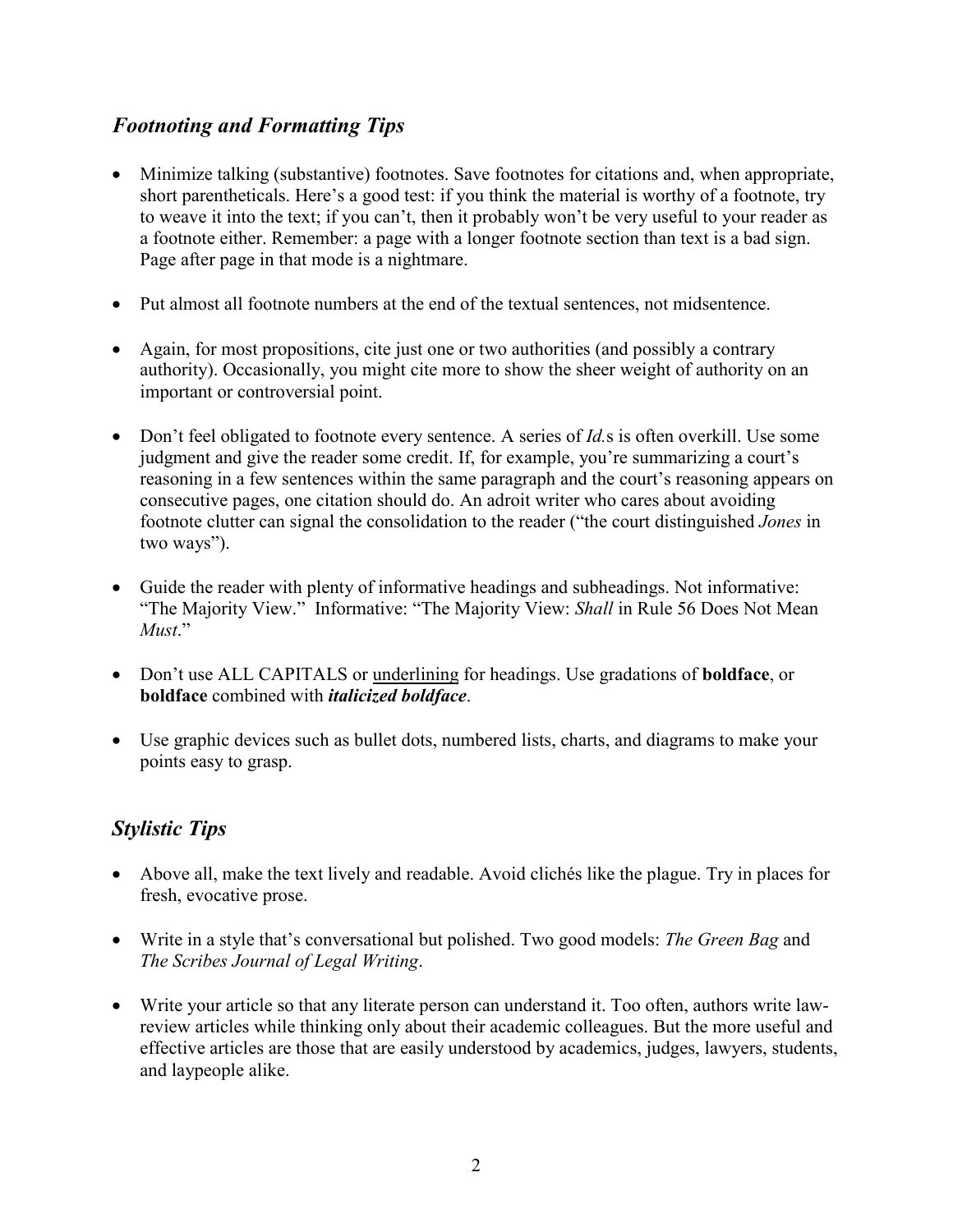- Vary sentence length, but generally write crisp short and medium-length sentences; aim for an average sentence length of 20 to 25 words.
- Use connectors to create flow in your document. And allow yourself to start sentences with *And*, *But*, and *So*; in fact, prefer those conjunctions to their equivalents.
- Minimize long block quotations. And weave quotes deftly into your substantive point. Avoid leading into quotations with unhelpful set phrases like *The court stated* and *The statute provides in pertinent part*.
- Avoid string citations, or use parentheticals telling the reader why you have cited multiple sources.
- Don't turn verbs into nouns (so-called nouners). Use *consider*, not *give consideration to*; *concluded*, not *came to the conclusion*. Examples like these abound.
- Root out unnecessary prepositional phrases. Not *the duty of the landlord*, but *the landlord's duty*; not *an order of the court*, but *a court order*.
- Avoid a slew of initialisms. It's ridiculous to convert *the Martin Luther King Scholarships* to *MLKS*. After the first full mention, find a convenient shorthand: *King Scholarships*. If an initialism is already in the common vocabulary, fine; use it. There's no need to convert *IRS* to *the Service*, or to write *The Internal Revenue Service (IRS)* on the first mention, as if your reader needed be told what the short form will be.
- Hyphenate phrasal (compound) adjectives like *small-business owner* and *civil-rights law*.
- Embrace the dash. Shun the slash.
- Allow yourself to use *I* if that comes naturally in the sentence.
- Avoid inflated diction like *prior to* and *during the course of*.
- Avoid lawyerisms like *pursuant to* and *inter alia*.
- Don't use a longer, unfamiliar word when a shorter, more familiar one will do. Know the plain equivalents of inflated words and phrases, and prefer them in almost all instances. Use plain English!
- After you have prepared your first draft, cut it by at least  $10\%$  ideally, more.
- Check and then double-check spelling and punctuation.